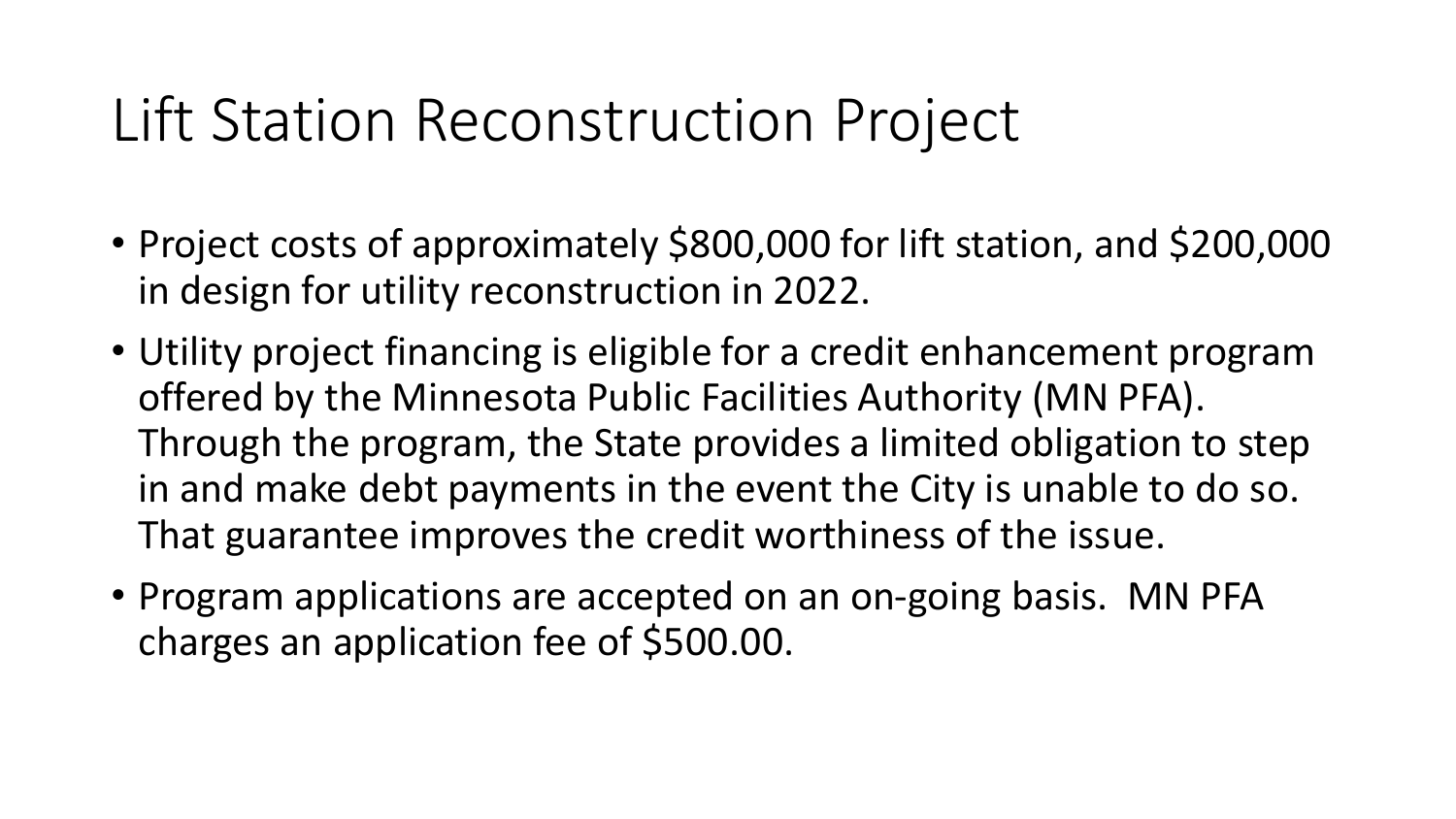## Lift Station Reconstruction Project

Steps in the process include:

- 1) Engaging an underwriter to negotiate the purchase of bonds.
- 2) Engaging bond counsel for the necessary legal work & opinion.
- 3) Determining if a credit rating needs to be purchased.
- 4) Receiving bids for the project to confirm total project costs.
- 5) Application to the MN PFA Credit Enhancement Program.
- 6) Final pricing negotiated with underwriter.
- 7) Final pricing accepted by the City Council.
- 8) Closing (funds transferred to the City's account).